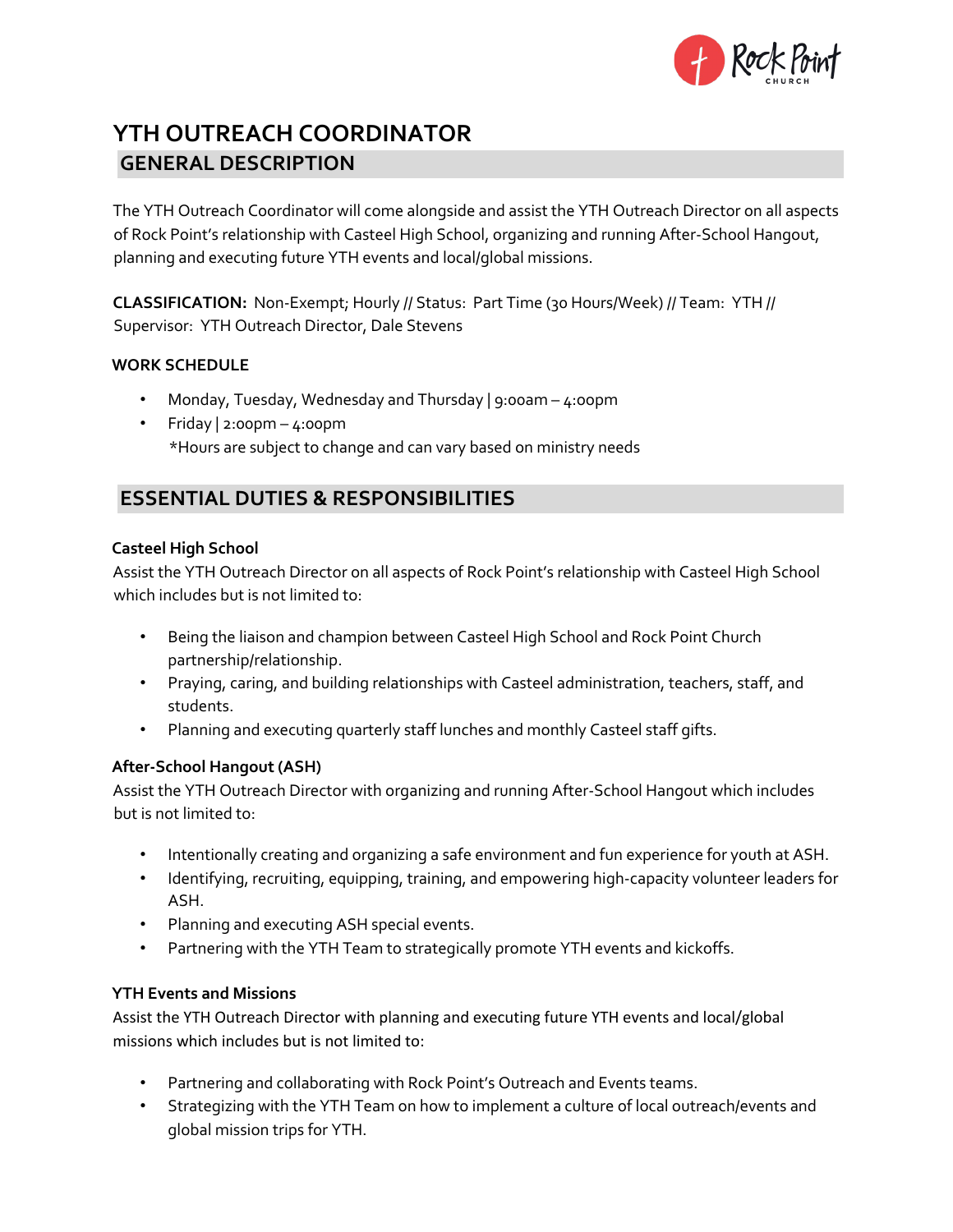

# **COMPETENCIES**

To perform the job successfully, individual should demonstrate the following:

- **Problem Solving** Identifies and resolves problems in a timely manner; gathers and analyzes information skillfully; develops alternative solutions; works well in group problem solving situations; uses reason even when dealing with emotional topics.
- **Customer Service** Manages difficult or emotional customer situations; responds promptly to customer needs; solicits customer feedback to improve service; responds to requests for service and assistance; meets commitments.
- **Interpersonal Skills** Focuses on solving conflict, not blaming; maintains confidentiality; listens to others without interrupting; keeps emotions under control; remains open to others' ideas and tries new things.
- **Oral Communication** Speaks clearly and persuasively in positive or negative situations; listens and gets clarification; responds well to questions; participates in meetings.
- **Teamwork** Balances team and individual responsibilities; exhibits objectively and openness to others' views; gives and welcomes feedback; contributes to building a positive team spirit; puts success of team above own interests; able to build morale and group commitments to goals and objectives; supports everyone's efforts to succeed.
- **Change Management** Develops workable implementation plans; communicates changes effectively; builds commitment and overcomes resistance; prepares and supports those affected by change.
- **Ethics** Treats people with respect; inspires the trust of others; works with integrity and ethically.
- **Diversity** Shows respect and sensitivity for cultural differences; promotes a harassment-free environment.
- **Organizational Support** Follows policies and procedures; completes administrative tasks correctly and on time; supports church's goals and values.
- **Judgment** Displays willingness to make decisions; exhibits sound and accurate judgment; supports and explains reasoning for decisions; includes appropriate people in decision-making process; makes timely decisions.
- **Quality** Demonstrates accuracy and thoroughness; looks for ways to improve and promote quality; applies feedback to improve performance; monitors own work to ensure quality.